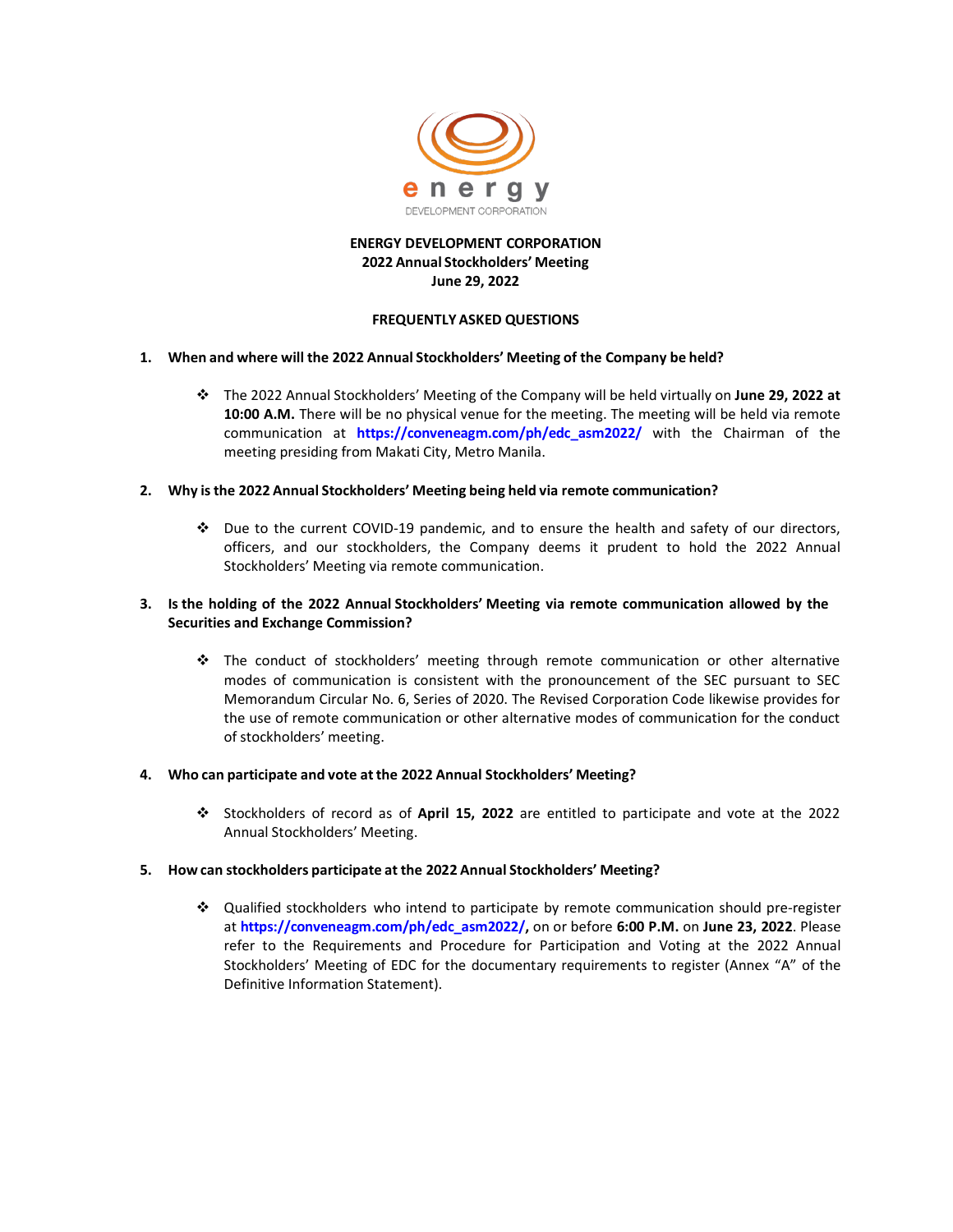### **6. What happens after pre-registration?**

 Successful registrants will receive an electronic invitation for the annual stockholders' meeting ("Electronic Invite") via their registered email addresses. The Electronic Invite will contain confirmation of their verification status with a complete guide on how to access the annual stockholders' meeting portal. The portal will include downloadable guides on how to join the meeting and cast votes.

#### **7. Is an email addressrequired to register for the 2022 Annual Stockholders' Meeting?**

 Yes, one of the requirements to register and participate in the 2022 Annual Stockholders' Meeting is a valid and active email address.

### **8. Ifshares are co-owned, will any of the jointshareholders be able to register?**

\* For stockholders with joint accounts, an authorization letter signed by the other stockholder/s indicating the person authorized to participate in the 2022 Annual Stockholders' Meeting and to cast votes is required to be submitted during pre-registration.

### **9. Should Isubmit hardcopies of the documentary requirementsto the Company?**

 Given the current COVID-19 situation, the Company will allow the use of electronic signature for the documents required to be submitted. However, the Company reserves the right to request additional information and require originally signed and notarized copies of the documents to be submitted at a later time.

#### **10. What will be the basis for determining whether there is a quorum for the meeting?**

 $\cdot \cdot$  The determination of whether there is a quorum to proceed with the meeting will be based on the shares held by stockholders who successfully registered within the prescribed period. By voting *in absentia* (electronic voting) or by proxy or by participating remotely in the meeting, a stockholder shall be deemed present for purposes of determining quorum.

#### **11. How can stockholders vote on the matters for approval asset outin the notice?**

 Qualified stockholders who have successfully registered for the meeting may cast their votes on the matters for approval and participate in the election of directors by voting *in absentia*  (electronic voting) or by proxy. Please refer to the Requirements and Procedure for Participation and Voting at the 2022 Annual Stockholders' Meeting of EDC for the details on how to vote *in absentia* (electronic voting) or by proxy.

# **12. Isthere a deadline for voting?**

Yes,the deadline for voting is on **June 23, 2022** at **6:00 P.M**.

# **13. Can I appoint a proxy?**

 $\cdot$  Yes. A stockholder may execute a proxy either electronically or by downloading and sending a scanned copy at **[https://conveneagm.com/ph/edc\\_asm2022/](https://conveneagm.com/ph/edc_asm2022/)**. Please refer to the Requirements and Procedure for Participation and Voting at the 2022 Annual Stockholders' Meeting of EDC for the details on how to vote by proxy.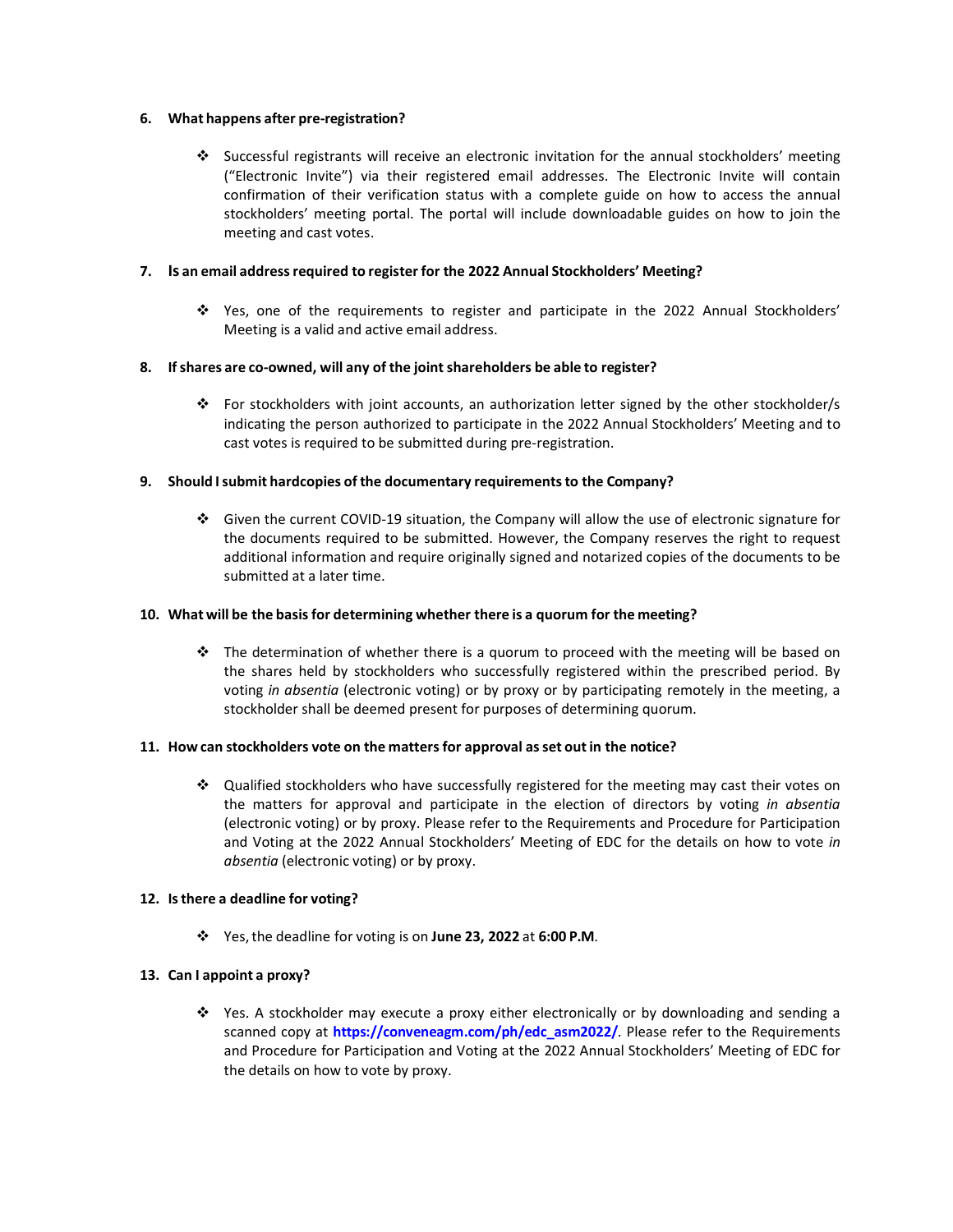#### **14. In case Isubmitted a proxy, can Istill revoke the same?**

 $\div$  Yes. A stockholder who has executed a proxy, either electronically or by submission of a scanned copy, may revoke the same at any time prior to **6:00 P.M.** on **June 23, 2022**. Please refer to the Requirements and Procedure for Participation and Voting at the 2022 Annual Stockholders' Meeting of EDC for the details on how to revoke a proxy.

Once revoked, the stockholder may vote on the matters for approval and participate in the election of directors by voting *in absentia* (electronic voting) until **6:00 P.M.** on **June 23, 2022** or submit another proxy within the same period. A stockholder may revoke its proxy only once.

#### **15. Is voting allowed during the livestream of the 2022 Annual Stockholders' Meeting?**

 $\cdot \cdot$  A stockholder may only vote for the matters set out in the updated agenda through a secure online voting platform at **[https://conveneagm.com/ph/edc\\_asm2022/](https://conveneagm.com/ph/edc_asm2022/)** until **6:00 P.M.** on **June 23, 2022**, after which, the voting platform will be disabled.

#### **16. How will the votes cast be validated and reported?**

 Votes received through electronic voting, together with votes cast through proxies, will be tabulated by the Office of the Corporate Secretary. All votes cast shall be subject to validation by BDO Unibank, Inc. – Securities Operations, the Company's Stock and Transfer Agent. The results of the voting will be reported during the meeting.

#### **17. Can I ask questions regarding the Company and its operations and performance?**

 Yes, a stockholder, once successfully registered, may raise any relevant questions or express an appropriate comment limited to the agenda items by submitting the same through **[https://conveneagm.com/ph/edc\\_asm2022/](https://conveneagm.com/ph/edc_asm2022/)** from **May 30 to June 23, 2022**.

# **18. I was not able to submit my questions during the allotted period, can I still ask questions during the livestream of the 2022 Annual Stockholders' Meeting?**

Stockholders participating in the virtual meeting may raise questions or express appropriate comment during such meeting by emailing their questions to **[edc\\_shmeeting@energy.com.ph](mailto:edc_shmeeting@energy.com.ph)**.

## 19. I was not able to register before the deadline, can I still join the 2022 Annual Stockholders' Meeting **livestream?**

 $\cdot$  Only stockholders who have successfully registered will be allowed to join and participate during the livestream of the 2022 Annual Stockholders' Meeting.

# **20. Will the 2022 Annual Stockholders' Meeting be recorded?**

 $\div$  Yes, the proceedings of the meeting will be recorded. A copy of the recorded proceedings will be made available to the stockholders upon request while the minutes of the meeting will be made available at the Company's website: **[www.energy.com.ph](http://www.energy.com.ph/)**.